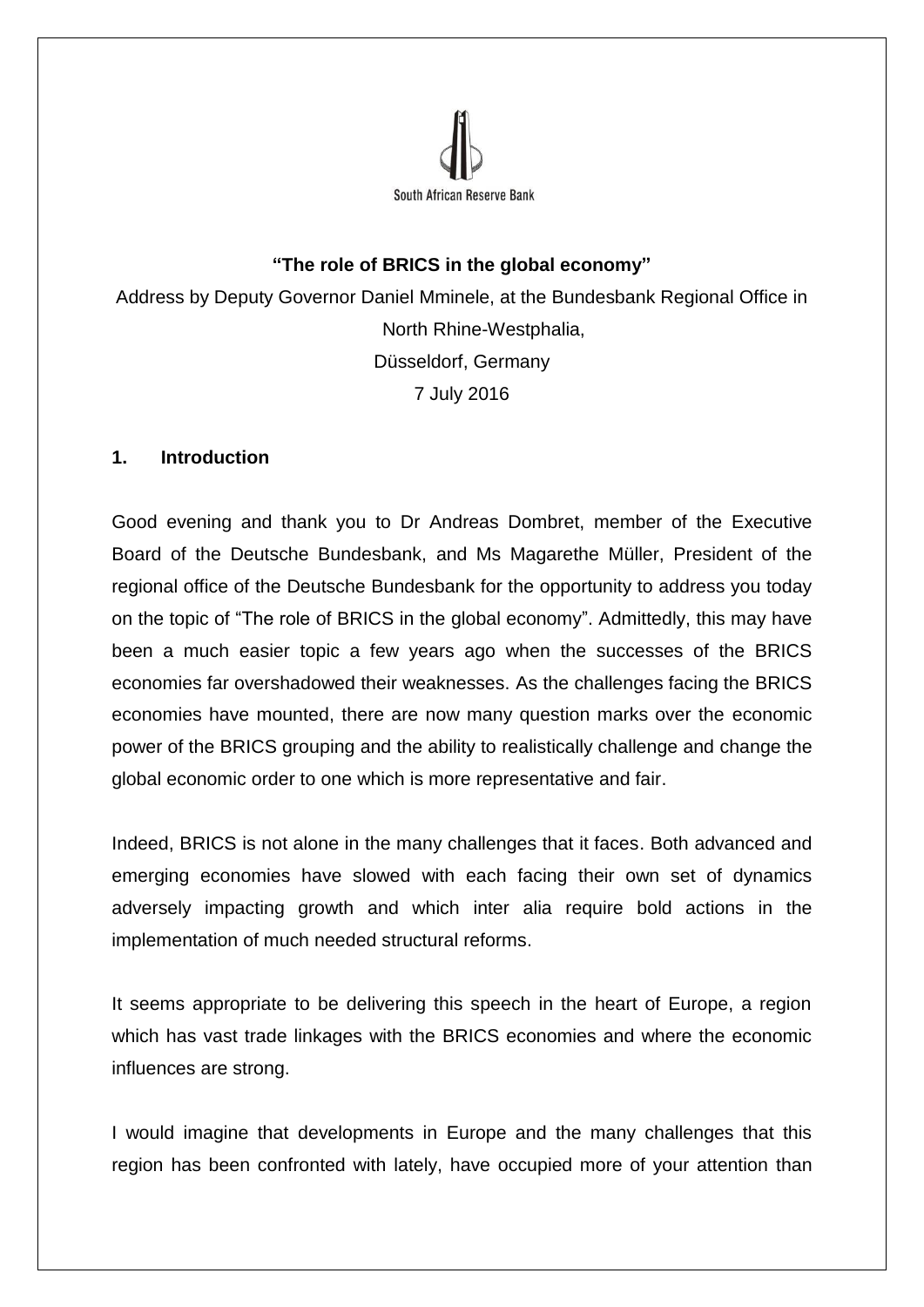BRICS matters have. European developments have certainly occupied the attention of policymakers in BRICS countries since, as we all know, we live in a highly interconnected and interdependent world with significant spill-overs across countries.

South Africa takes a keen interest in Europe, given large trade linkages and therefore significant implications for our economic prospects. The relationship between South Africa and Germany in particular, has been a long and fruitful one and certainly the contribution to South Africa's development has not been insignificant. There are a large number of major German companies represented in South Africa, in particular in the automobile sector, as well as a number of small and medium sized enterprises. Approximately 600 German companies have operations in South Africa, employing over  $90,000$  workers<sup>1</sup>. Such a presence contributes significantly to employment and skills-building, and no doubt, towards technological advancement in South Africa.

But let me turn to the topic of the speech. I will discuss BRICS in the South African and global context, more recent developments in terms of the slowdown in BRICS economic growth and focus on the successes of the BRICS countries. I will conclude with a brief update on economic developments in South Africa, which could be of interest to some of you.

## **2. BRICS and South Africa**

The BRIC countries, as the grouping was initially known, admitted South Africa as a member to the club in December 2010. There were many criticisms levelled towards the inclusion of South Africa in this grouping, with the perception that South Africa's economic size was just too small for it to have any benefits for the BRIC. However, if one considers the country's large mineral resources; very well developed, deep and sophisticated financial markets; strong institutions and robust and expanding infrastructure programme, then surely South Africa's presence in this grouping is not misplaced. In addition to South Africa being the only African member of the G20, its inclusion into the BRIC group provides it with a more representative structure and further emphasises the BRIC countries commitment to strengthening their presence

 $<sup>1</sup>$  www.southafrica.diplo.de</sup>

**Disclaimer:** *There may be minor differences between this version of the speech and the delivered German version*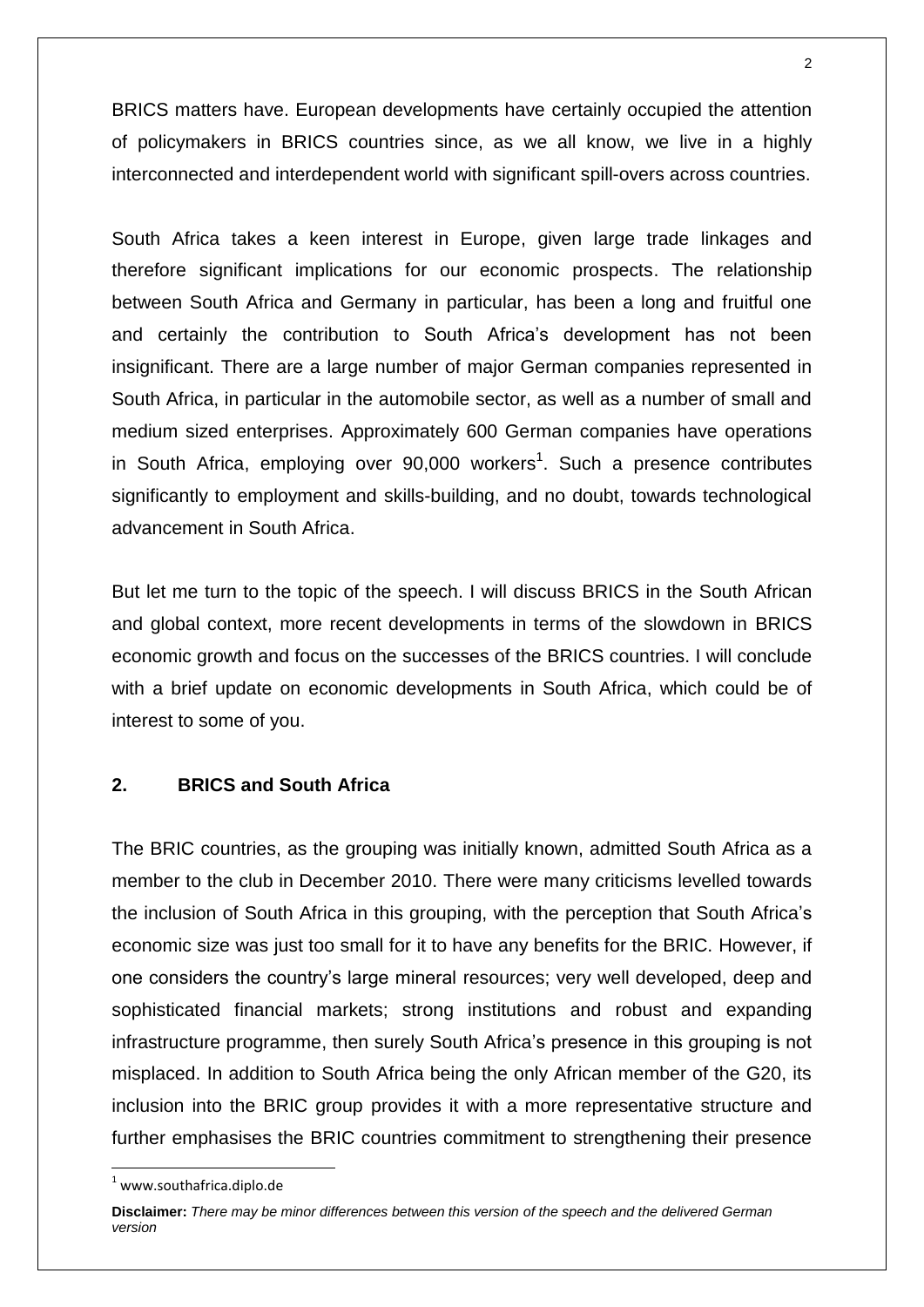and engagement in Africa.<sup>2</sup> Indeed, within the Sub-Saharan Africa (SSA) region, South Africa is the second largest economy, accounting for 21 per cent of SSA GDP. SSA is an important export market, and there are significant financial linkages in terms of foreign direct investment and a strong presence of South African firms in the South African Development Community<sup>3</sup>.

South Africa's trade with BRIC countries has expanded in recent years, as exports to BRIC countries grew from R20 billion in 2005 (EUR1 billion), to R154 billion (EUR9 billion) in 2013 (although this has since slowed to R147 billion (EUR8.5 billion) in 2015). Imports have similarly increased from R48 billion (EUR2.8 billion) in 2005 to R277 billion (EUR16 billion) in 2015.<sup>4</sup> Much of the exports are destined for China, which accounts for 64 per cent of South Africa's exports to BRIC, followed by India accounting for close to 30 per cent. The bulk of exports to BRIC countries consist of mineral products, although the percentage of mineral products in total exports in China, for example, has declined from levels of close to 80 per cent to 60 per cent in 2015. This most likely reflects to some extent the slowdown in China. In terms of imports from BRIC countries, China accounts for 72 per cent of South Africa's imports from BRIC, followed by India with approximately 20 per cent. Most of the imports from China relate to machinery products and in India's case, mineral products. Thus, while trade with BRIC countries has expanded, there has been a slowdown in export growth more recently, with a consequent increase in the trade deficit with BRIC countries.

### **3. BRICS in the global context**

Increased globalisation has meant that BRICS has become an important source of global growth and political influence. BRICS economies have grown rapidly with their share of global GDP rising from 11 per cent in 1990 to almost 30 per cent in 2014. BRICS account for over 40 per cent of the world population, hold over US\$4 trillion in reserves and account for over 17 per cent of global trade.

[www.brics5.co.za,](http://www.brics5.co.za/) South Africa in BRICS

<sup>3</sup> World Bank 2016 Global Economic Prospects: Sub-Saharan Africa

 $<sup>4</sup>$  All figures in EUR quoted at exchange rates prevailing at the time.</sup>

**Disclaimer:** *There may be minor differences between this version of the speech and the delivered German version*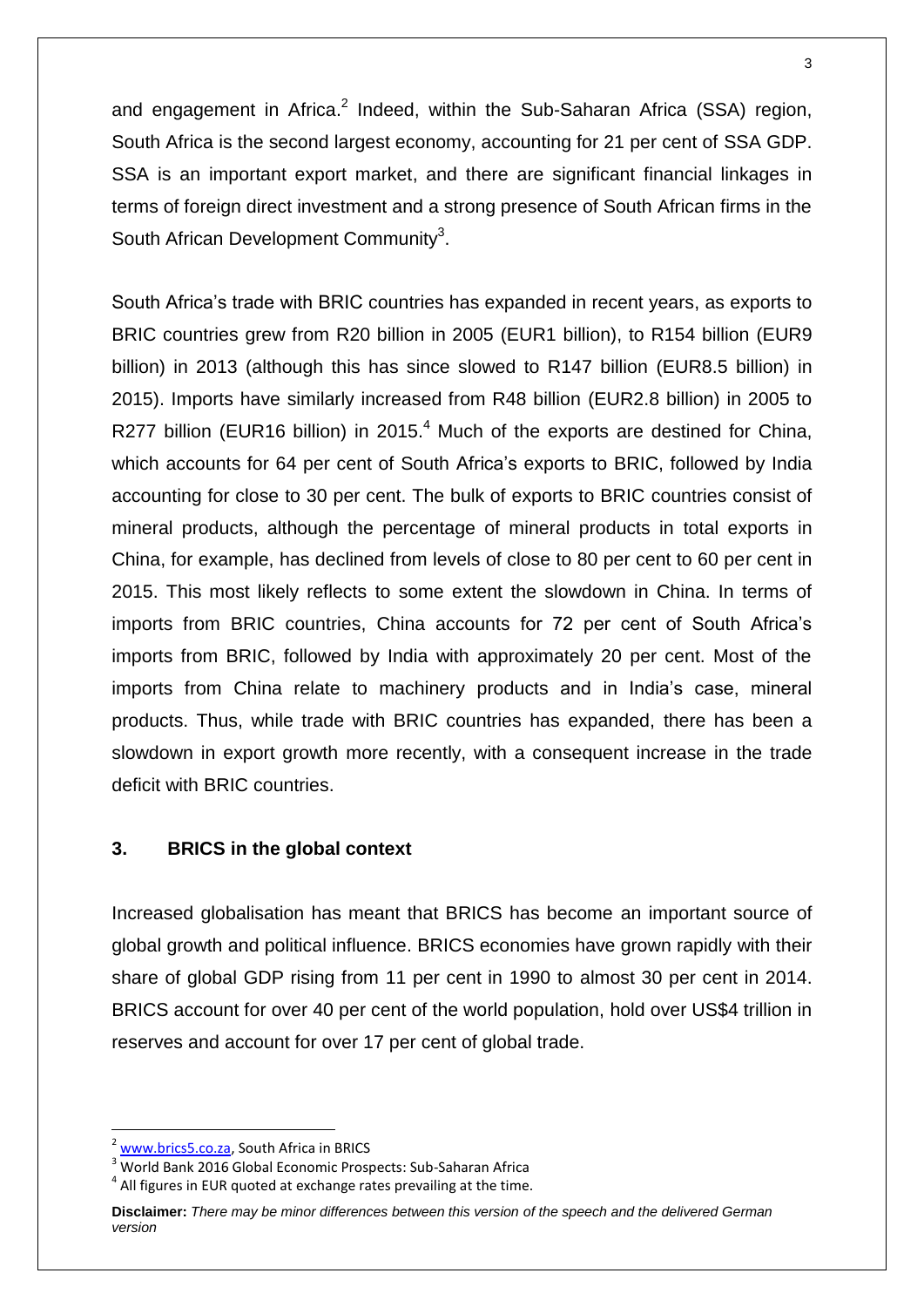Financial markets in the BRICS countries have similarly expanded in a rapid manner. For example, in the 20 years until 2010, Brazil's market capitalisation increased from a very low 4 per cent of GDP to 74 per cent, India from 12 per cent to 93 per cent, Russia and China from almost zero to 70 per cent and 81 per cent, respectively. In South Africa, market capitalisation has more than doubled from 123 per cent to 278 per cent. According to S&P Global Market Intelligence global bank rankings, banks from these five countries figured among the top 100 banks in the world, with the top 4 banks headquartered in China.

It therefore comes as no surprise then that these economies became the new engines of global demand. Having been victims of the global financial crisis, and suffering the impact of large and volatile capital flows and what Mohamed El Erian has referred to as "tourist dollars"<sup>5</sup>, the BRICS countries were propelled into a common objective of reforming the international financial and monetary system, with a strong desire to build a more just, and balanced international order that reflects the dynamics of today's global economy and serves the interests of all in a fair manner. To this end, the five countries in the BRICS community play an important role in the G20, in shaping global economic policy and promoting financial stability.

# **4. The future role of BRICS**

**.** 

Following an impressive performance in the aftermath of the global financial crisis, BRICS countries have recently started to slow. In this respect, there seems to be an awful lot of doom and gloom bandied about the BRICS in some quarters. Some have referred to the BRICS bubble bursting, others have noted that BRICS "instead of propelling the global economy into calmer waters, now risk capsizing it" and others question "why the mighty BRICS nations have broken?"

This slowdown has been reflected in a number of areas. Exports from BRICS to developed markets and investments into their respective economies have declined, while the collective contribution to global growth has fallen from a peak of nearly 50 per cent in 2013 to around 36 per cent in 2015<sup>6</sup>. Real GDP growth of BRICS, which

<sup>5</sup> Whitman Lecture, What Lies Ahead for the Global Economy, A BRICS Perspective, October 2014 6 BRICS New World Order is now on Hold, Wall Street Journal, Davos 2016

**Disclaimer:** *There may be minor differences between this version of the speech and the delivered German version*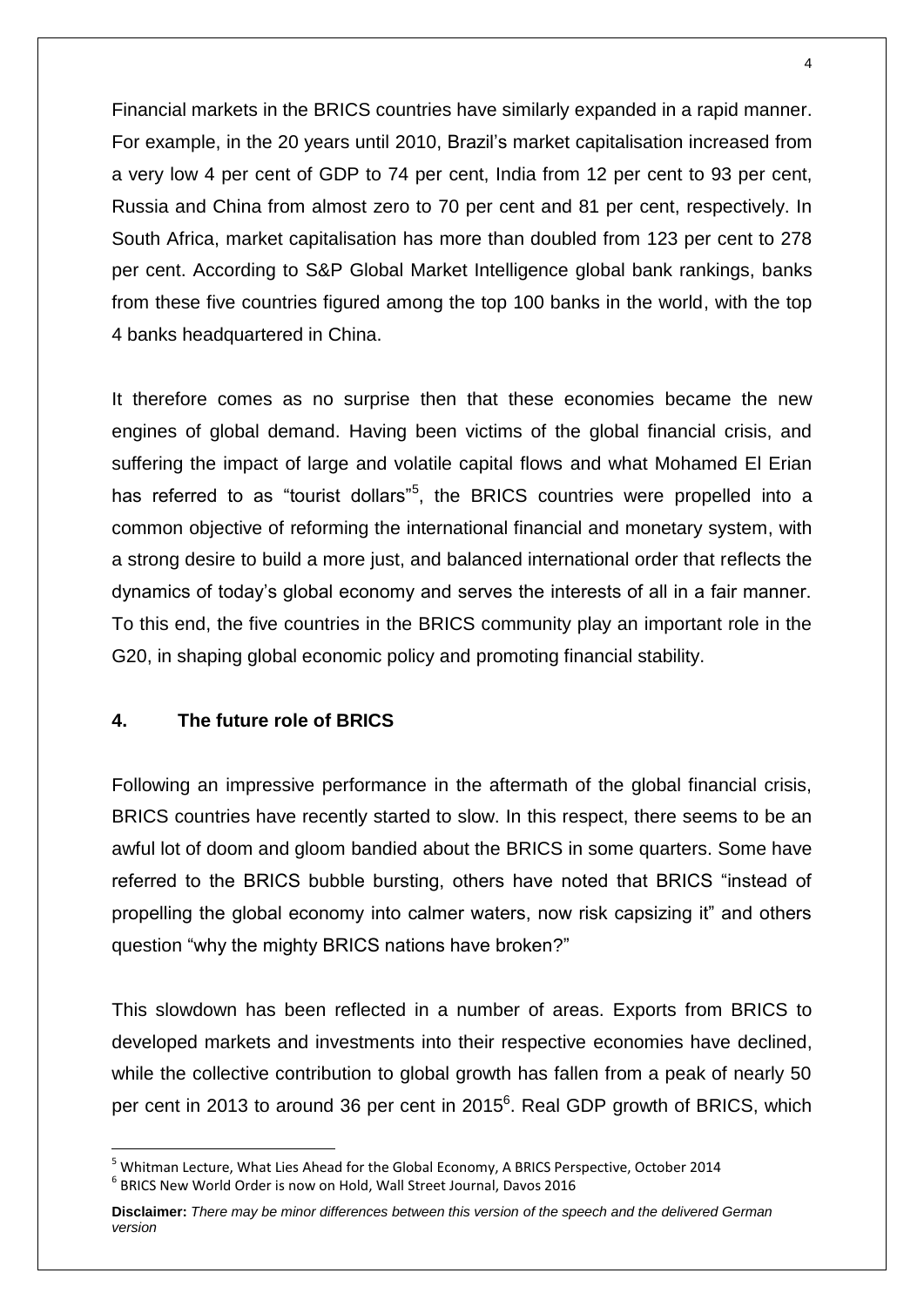was over 8 per cent in 2010 declined to just over 4 per cent in 2015. In addition, the local currencies of BRICS, with the exception of China, has experienced varied levels of volatility following the onset of the global economic crisis.

As Christine Lagarde noted in a recent speech<sup>7</sup> there have been three particular challenges confronting the global economy and also the BRICS countries. First is China's growth transition and the rebalancing of its economy from industry to services, from exports to domestic markets, and from investment to consumption. In the short run, this will lead to slower growth with spill over effects through trade and lower demand for commodities. Global trade, which fell to 20 per cent below its precrisis trend, was driven by sluggish growth in advanced economies, and the maturation of global value chains which has further reduced the elasticity of trade flows to economic activity and exchange rate changes. Furthermore, higher capital requirements and tightened financial regulations have reduced banks' willingness to extend trade finance, and the pace of trade liberalization slowed. Secondly, declining commodity prices has placed many commodity-exporting emerging economies under severe stress with very large currency depreciations in some cases and has set back growth in commodity-exporting BRICS. Third, asynchronous monetary policies has contributed to an appreciation of the U.S. dollar, putting considerable strain on emerging market currencies. Meanwhile, net capital flows to BRICS have undergone significant bouts of volatility, which have weighed on investment growth.

Until 2013, the slowdown was predominantly driven by external factors, however, the role of domestic factors has increased in the past two years and have come to the forefront as the predominant forces behind slowing growth in BRICS. This reflects declining potential growth, compounded by a deterioration in fiscal positions of BRICS and political dynamics which have dented confidence and increased pressure.

The question then is, does BRICS still matter and should it occupy so much of our attention? BRICS account for about two-thirds of emerging market GDP. The World Bank has estimated that in the event that growth in BRICS economies fell one

 $^7$  The Role of Emerging Markets in a New Global Partnership for Growth, By Christine Lagarde, Managing Director, International Monetary Fund, University of Maryland, February 4, 2016

**Disclaimer:** *There may be minor differences between this version of the speech and the delivered German version*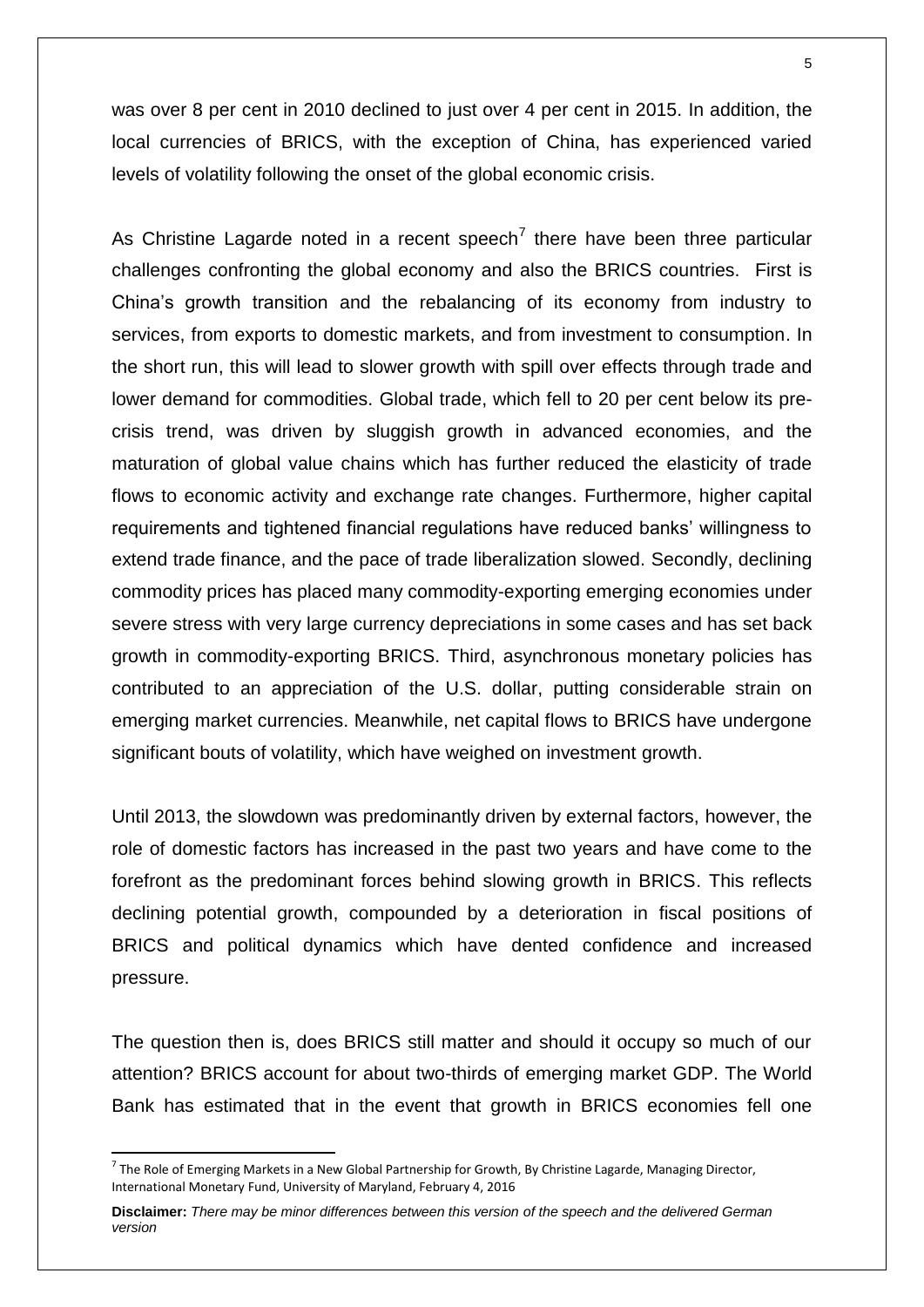percentage point below expectations, this would knock 0.8 percentage points off growth in other emerging markets over a period of two years and reduce global growth by 0.4 percentage points. The effects of a BRICS slowdown on other emerging markets and the global economy are significantly worse if one assumes that financial sector turbulence will also accompany the slowdown.<sup>8</sup> These effects are a result of unintended knock-on effects, in the form of financial, trade and economic spill-overs. In this context, the BRICS are at an important juncture and the question is how does BRICS emerge from the current dismal conjuncture? It should be noted that the slowdown of BRICS hampers the scope for a speedy recovery of the world economy given the much greater weight of BRICS in the global economy.

As we have heard time and again, a combination of proactive countercyclical policies and structural reforms are needed to reinvigorate domestic economies and economic growth. While the recipe for success are of course not the same for all, the ingredients for success are mostly the same and include *inter alia* encouraging greater private sector investment, labour market reforms, stronger protection for intellectual property rights, and addressing infrastructure bottlenecks, amongst others. Given the sheer size, vast resources and youthful populations of the BRICS countries, the potential of this grouping for both domestic and global outcomes is beyond question. Indeed, recessions in Brazil and Russia and slower growth in South Africa are expected to bottom out this year, while China may experience only a modest slowdown and India continues to expand at a robust pace.

This brings me to the next point of my speech, which is the progress that BRICS has made in terms of collaborating and setting up institutions to help address common challenges and risks that lie ahead.

#### **5. The achievements of BRICS**

The BRICS grouping have achieved much since the first political dialogue in September 2006 and the first BRIC Summit which took place in June 2009. In the seven years since the first Summit, the BRICS countries have established the New Development Bank (NDB), and the Contingent Reserve Arrangement (CRA),

<sup>8</sup> World Bank Global Economic Prospects 2016

**Disclaimer:** *There may be minor differences between this version of the speech and the delivered German version*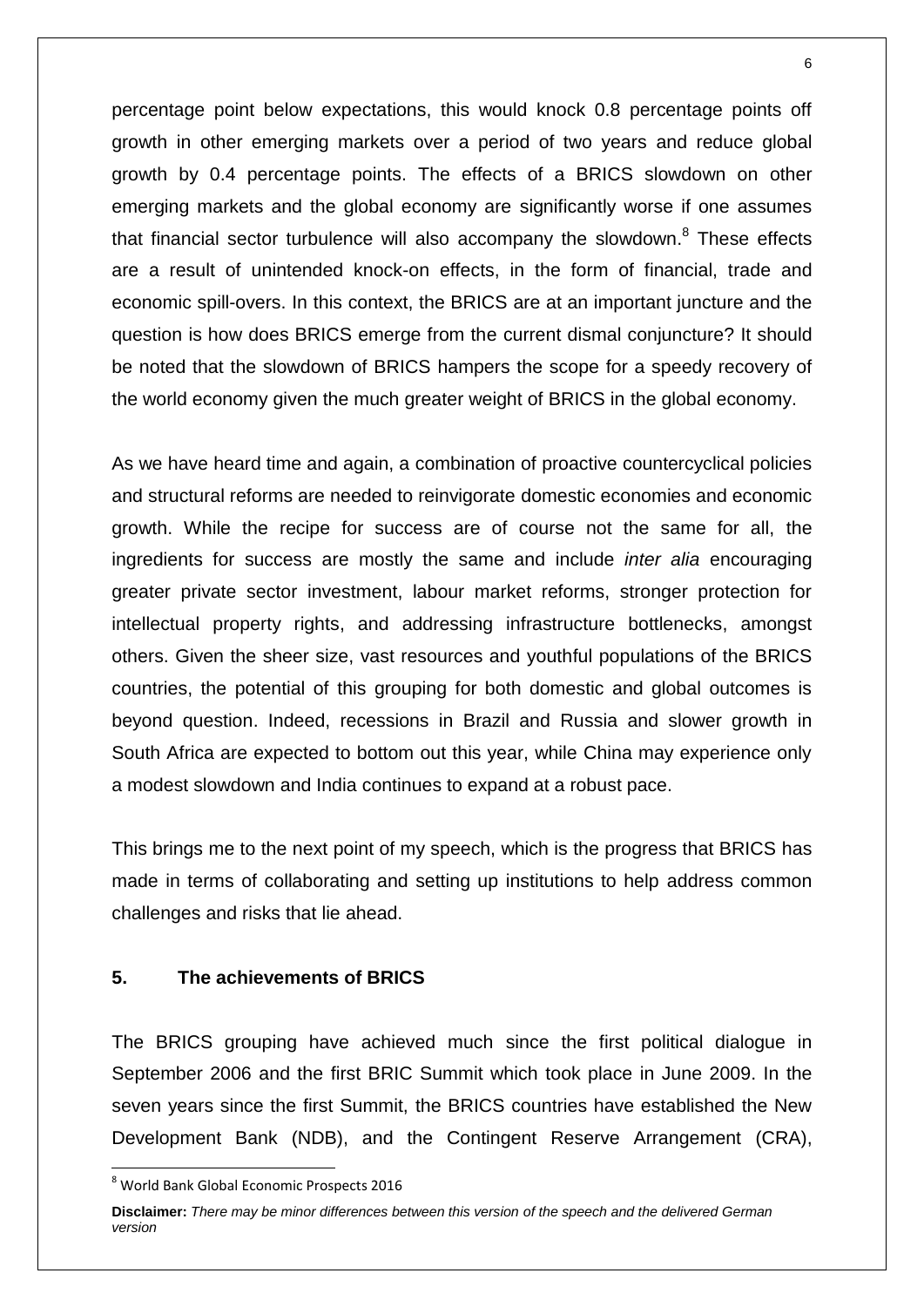amongst other initiatives. In my view, these are quite significant achievements in a relatively short period of time. For the purposes of this talk, I would like to focus on these two initiatives.

The establishment of the BRICS NDB marked a milestone in BRICS co-operation and as mentioned by some analysts is a testament of the "coming of age" of these countries in the world of development finance. Others have mentioned that the NDB was established to challenge the post-Second World War international economic order, that is, the Bretton Woods System. However, as has been indicated previously by many other BRICS colleagues, one of the objectives of the NDB is to promote South–South co-operation and to better serve the needs of developing countries through the promotion of infrastructure and sustainable development. Against this background, the NDB should rather be seen as a complement to, rather than a challenge or as competition to existing Bretton Woods institutions. In the future, the World Bank and the NDB may look to co-operate and by so doing, enhance the international development financing system.

The NDB is well under way in mobilising resources for infrastructure development projects. The NDB has appointed its first President and has a fully functioning Board of Governors and Board of Directors. The NDB has already disbursed its first funds for renewable energy projects in all five BRICS nations, while the NDB Board has also approved the first five year Yuan bonds. The NDB is in the process of seeking an international rating where after issuance on international markets will be pursued.

What makes the NDB a "new" development bank. Firstly, it has new financing sources in that the financing will come from the world's major developing economies, within the framework of new South–South co-operation. Secondly, the financing is largely devoted to meeting the needs of developing countries for infrastructure development. This is different because MDBs are largely devoted to reducing global and regional poverty along with many other priorities, which limits the finance available for infrastructure development. Thirdly, it has new financing mechanisms which focuses on a more equal and balanced development partnership in the relations between major developing countries and with their smaller developing counterparts. The NDB plans to use market-oriented operations to reduce loan costs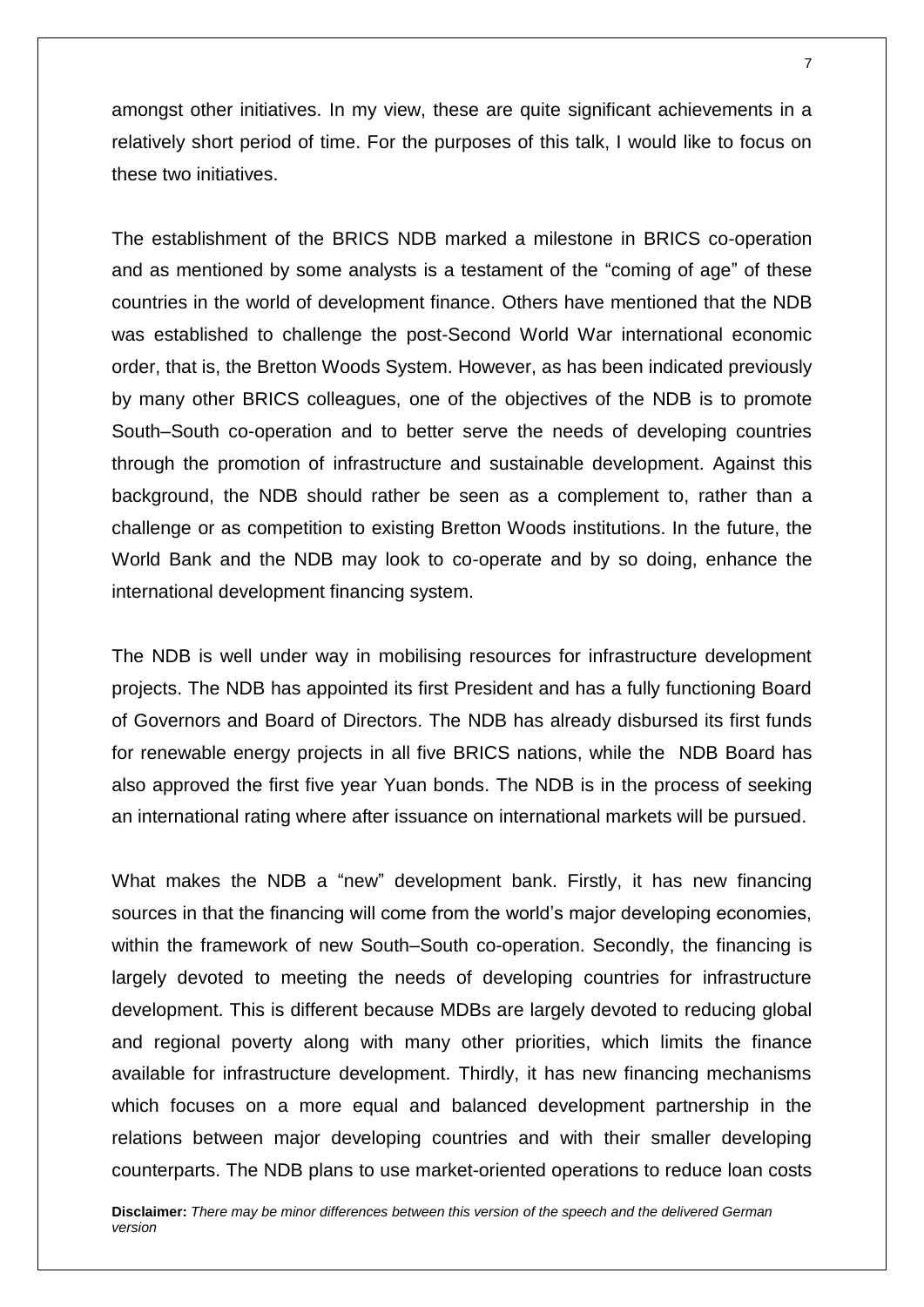and provide innovative loan facilities so that developing countries will have a more robust, flexible and customer-oriented development finance service.<sup>9</sup>

The CRA Treaty of the BRICS countries was signed in July 2014 and came into effect a year later with the finalisation of all the operational requirements pertaining to the Treaty. The CRA is basically a self-managed contingent reserve arrangement to forestall short-term balance of payments pressures, provide mutual support and further strengthen financial stability. Once again, as with the establishment of the NDB, the CRA is not meant to replace any financing arrangements under the IMF, but is rather a complement to existing international monetary and financial arrangements and in the main helps to strengthen the global financial safety net. The arrangement is important because it provides the possibility to quickly obtain additional liquidity in the event of a crisis. As yet, none of the BRICS countries have had a need to call upon the CRA.

There are a number of new initiatives being discussed under the BRICS agenda, with a view to furthering the work already undertaken and cementing the progress that has been made to date.

Allow me now to briefly touch on recent economic developments in South Africa, before I conclude my address today.

#### **Recent economic developments in South Africa**

**.** 

The South African economy has slowed in recent years, from growing by almost 6 per cent prior to the global financial crisis, to a mere 1,3 per cent in 2015. In the first quarter of 2016, growth contracted by 1,2 per cent. South Africa has been buffeted by a number of negative developments, namely, the slowdown in China and reduction in commodity prices; weak demand in advanced and emerging market economies, as well the deterioration in growth prospects for the Sub-Saharan Africa region; policy uncertainty; and suffering one of the worst droughts on record during 2015/2016. According to the SARB's most recent forecast the economy will only grow by a meagre 0.6 per cent in 2016. However, the Bank expects that the first

**Disclaimer:** *There may be minor differences between this version of the speech and the delivered German version*  <sup>9</sup> BRICS Insight Paper 2, New South-South Co-operation and the BRICS New Development Bank, by Zhu Jiejin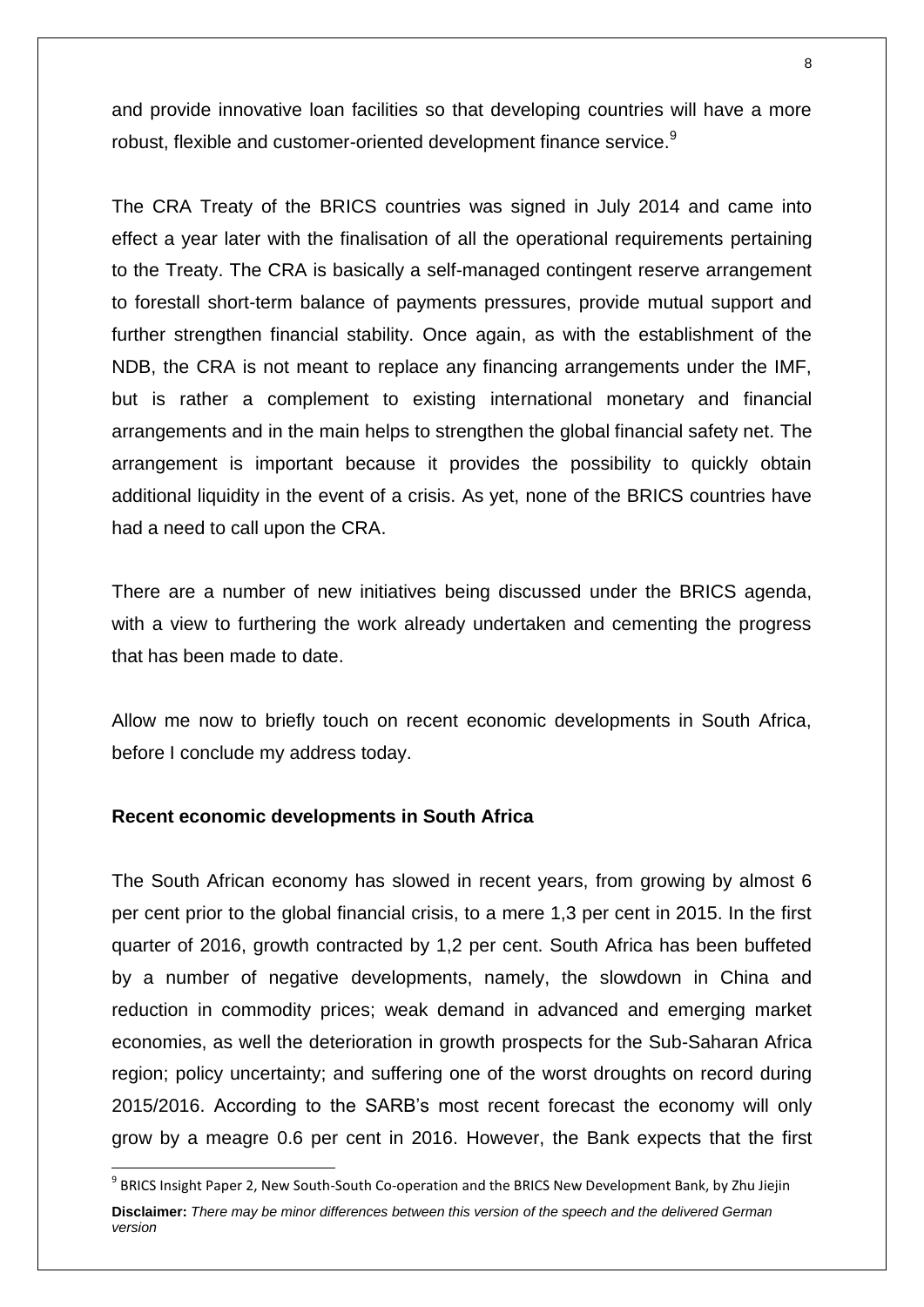quarter GDP number represents the low point, and a slow upward trend is expected going forward. This view is consistent with the favourable developments in a number of indicators, such as the Barclays Purchasing Managers Index for the manufacturing sector and an increase in the real value of non-residential building plans passed. A modest recovery is expected in the next two years, with growth forecast at 1,3 per cent and 1,7 per cent respectively.

Amidst a worsening growth outlook, the inflation outlook has also deteriorated with an extended breach of the  $3 - 6$  per cent inflation target expected, while inflation expectations remain at uncomfortably high levels. The exchange rate remains one of the biggest risks to the inflation outlook and highly sensitive to domestic political developments and the ever-changing risks associated with US monetary policy. Brexit is a further factor whose full impact on South African financial markets and the economy is still unknown. South Africa's policy rate has been adjusted upwards by 200 basis points since January 2014, in line with rising inflation risks. However, it is quite obvious that the Monetary Policy Committee (MPC) faces a policy dilemma as reflected by the inflation and growth dynamics. The South African Reserve Bank operates within a flexible inflation targeting framework, and this requires carefully calibrated policy decisions. These decisions need to appropriately take account of the evolving international and domestic economic and financial markets environment. They also need to protect the credibility of the framework in managing inflation expectations. And while policy decisions need to be sensitive to growth dynamics, they also need to take into account that monetary policy cannot address structural deficiencies holding back the economy.

### **Conclusion**

Let me then conclude by saying that the challenging times we face as the BRICS are by no means unique to us. Indeed, the entire global economy is at a difficult juncture at present. While we may have emerged from the global financial crisis, the recovery has by no means been as robust as one would have liked.

The challenges we face need to be tackled decisively and provide us with the opportunities to implement meaningful reforms, which ultimately can lead to strong,

**Disclaimer:** *There may be minor differences between this version of the speech and the delivered German version*